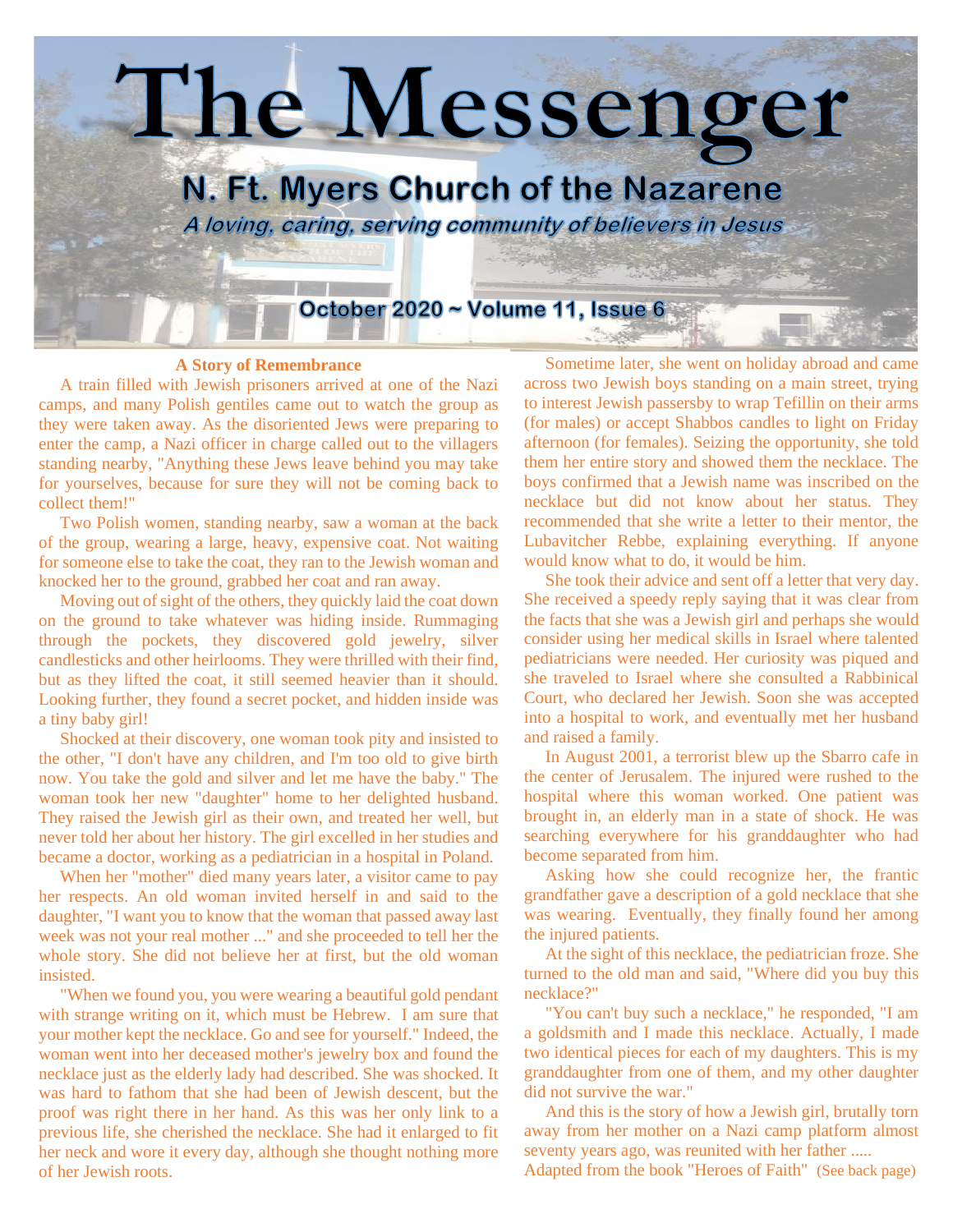

*Pumpkin Patch 2020*

Monday, October 5 – Saturday, October 31 9:00 A.M. to Sundown

Please sign up in the foyer. We will need everyone's help in order to make this outreach a success.



 The COVID-19 global pandemic has disrupted everyday life for millions of people around the world. Yet, Samaritan's Purse continues to share the eternal hope of the Gospel and to serve in Jesus' Name.

Will you partner with us to share that glorious hope with boys and girls around the world—many of whom have never heard the Name of Jesus?

 We're looking forward to a great Operation Christmas Child season as we prayerfully consider ways to modify our collection and processing in light of COVID-19. We are already monitoring local, state, and national guidelines and making adjustments to help protect the health of those involved in preparing shoebox gifts.

We are grateful you plan to join us this year in packing [traditional boxes,](https://www.samaritanspurse.org/operation-christmas-child/pack-a-shoe-box/) [building a shoebox online,](https://www.samaritanspurse.org/buildonline) or both. Check out [creative ideas](https://www.samaritanspurse.org/article/five-creative-ways-to-pack-shoeboxes-during-covid-19/) from Operation Christmas Child Project Leaders across the U.S. who are making modifications to shoebox packing in order to ensure that children around the world are still blessed with great joy and the Good News of Jesus Christ. National Collection Week is Nov. 16–23, 2020.

 If you would like to build a shoebox online, go to: [https://www.samaritanspurse.org/operation-christmas](https://www.samaritanspurse.org/operation-christmas-child/buildonline/?utm_source=buildonline&utm_medium=direct&ver=1.2)[child/buildonline/?utm\\_source=buildonline&utm\\_medium=direct&ver=1.2](https://www.samaritanspurse.org/operation-christmas-child/buildonline/?utm_source=buildonline&utm_medium=direct&ver=1.2)

We will have wrapped shoeboxes in the foyer. Simply pick up a box and a packing slip which shows the gender and age of the child for whom you will be filling the box, and turn the filled box and slip into the church before Nov. 15. For some creative ways to pack the boxes, go to: [https://www.samaritanspurse.org/article/five-creative-ways-to-pack](https://www.samaritanspurse.org/article/five-creative-ways-to-pack-shoeboxes-during-covid-19/)[shoeboxes-during-covid-19/](https://www.samaritanspurse.org/article/five-creative-ways-to-pack-shoeboxes-during-covid-19/) **If you have any questions about this very important outreach, please contact Phoebe Barr.**



blessing children & families in need<br>this christmas season

We have already begun gathering items from our Wal-Mart donations and putting together boxes for distribution to needy families this Christmas. If you know of a family in need – especially if those families will struggle to provide gifts for their children this year – please contact Kari Bergman with the name of the family. If you can also provide the names of the children and their ages and clothing sizes, that would be very helpful. We would like to reach out to as many families as possible. If you would like to donate to this very special project, simply mark your gift "Christmas Outreach" and place it in the offering.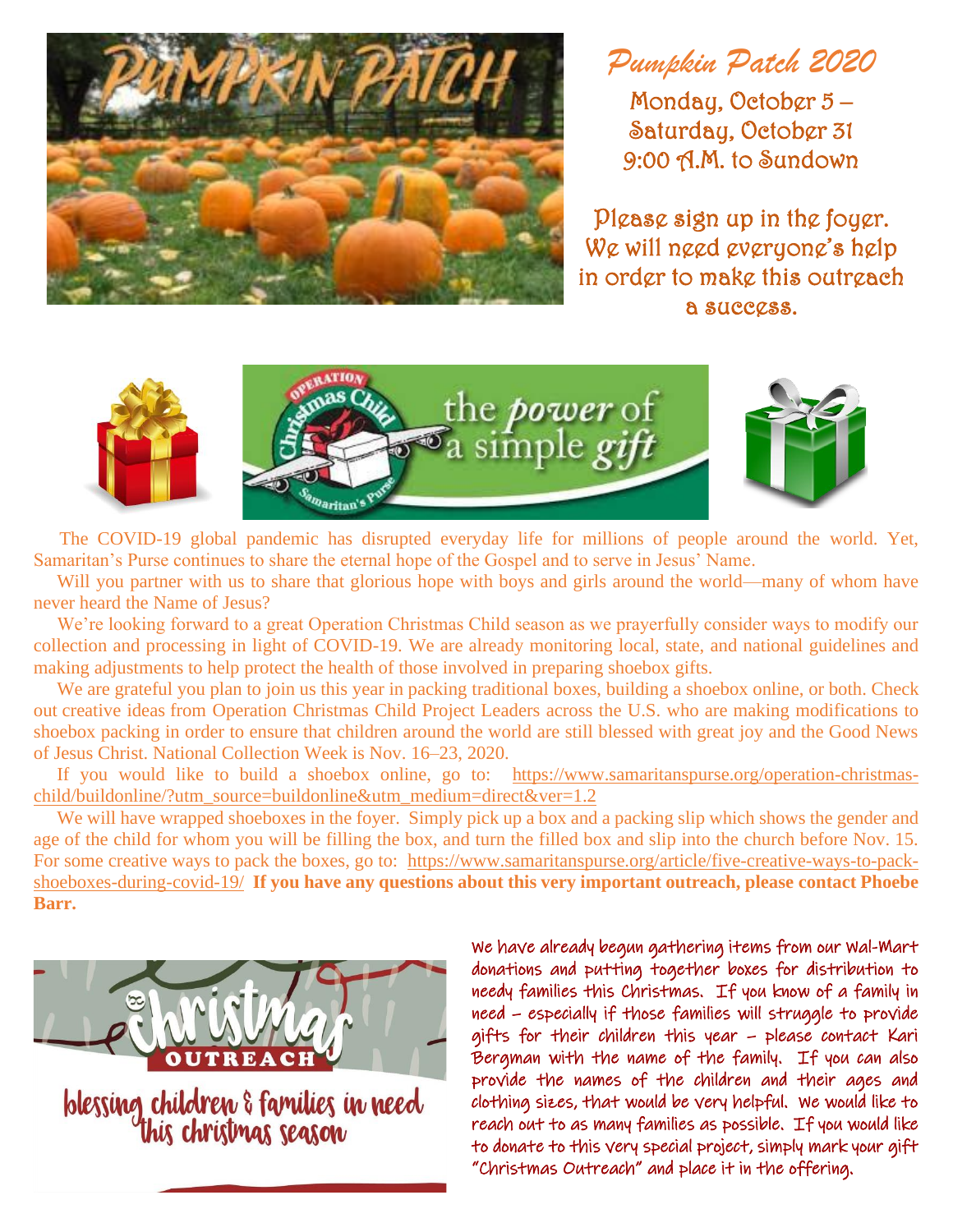## October Calendar

– Pumpkins Arrive 5-31 – Pumpkin Patch – Ladies Craft Night – Church Board Meeting – Trunk or Treat





## October Birthdays & Anniversaries

- 4 Jim & Susan Corle
- 6 Susan Corle
- 8 Laurel Chapman
- 11 Jamie & Susie Lorenson
- 18 Janet Van Skiver
- 20 Elmer & Sue Jones
- 22 Lori Fillmore Dave Fregeau
- 26 John & Marie Haddad
- Arnold Burris
- 27 Ernie Rybolt

Leader

**Prayer Needs:** Phoebe Barr Ben Bergman Ronnie Kiser John Davis Doug Keuther **Patrick Lindsey** Tom Humm Helen Thom June Carsey **Rich Harris** Amanda Blackburn Anna Marie Anderson Eloise Garner Elis Lodge Pastor Tim Taylor Pastor Jim Spear Laurel Chapman Eileen Massett Mark & Lisa Koch Ernie Rybold Betty Coolie **Paul Jones** Tom Blakeman Amy Logsdon Ray & Janelle Owens Dorothy Chapman Paul & Grace Boling Joseph Groves Lorraine Jungles Shelby Pickett Libby & Craig Smith Dave Peck Mark & Kim Barr **Louis Perez** The Monroe Family Rev. Dan Copp Kenny & Gail Goodman Dominic Tannoia Regina Williams Rev. Greg Story, D.S. Children & Teen Depts. Eileen Jennings Kitty Baxter Our District Family A Youth Pastor & Worship Unsaved Loved Ones Those affected negatively by the Corona Virus



*Thursday, Oct. 8, 6:30 P.M.* Gather your materials and come ready to create together.

We are still collecting Crisis Care Kits, not only for distribution through our denomination, but we also keep these kits on hand at the church to help anyone who may cross our path in need. The list for the items to be gathered for the kit is on the communion table at the front of the sanctuary.

 Join us for our Wednesday night devotional at 6:00 P.M. on Facebook live-streaming.

 Arnold Burris will continue to offer a Bible study at 6 P.M. Mondays and Pastor Becky will continue to bring a Bible study at 7 P.M. on Thursdays on their personal FB pages.

 If you cannot tune in at those times, you may watch the recorded Bible studies later. **Facebook Page:** North Fort Myers Church of the Nazarene **Website**: nfmnazarene.com